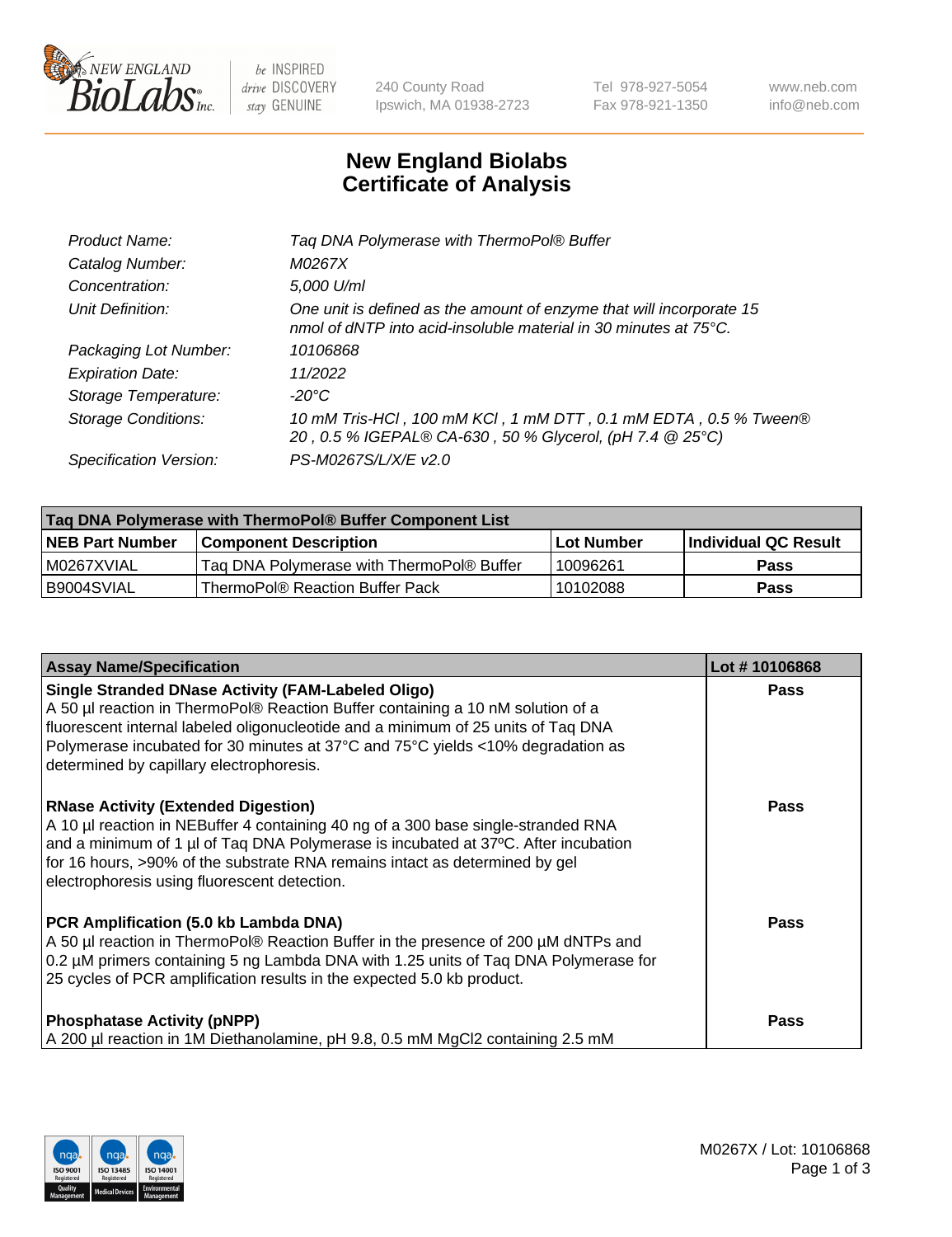

be INSPIRED drive DISCOVERY stay GENUINE

240 County Road Ipswich, MA 01938-2723 Tel 978-927-5054 Fax 978-921-1350

www.neb.com info@neb.com

| <b>Assay Name/Specification</b>                                                                                                                                                                                                                                                                                                                                                                               | Lot #10106868 |
|---------------------------------------------------------------------------------------------------------------------------------------------------------------------------------------------------------------------------------------------------------------------------------------------------------------------------------------------------------------------------------------------------------------|---------------|
| p-Nitrophenyl Phosphate (pNPP) and a minimum of 100 units Taq DNA Polymerase<br>incubated for 4 hours at 37°C yields <0.0001 unit of alkaline phosphatase activity<br>as determined by spectrophotometric analysis.                                                                                                                                                                                           |               |
| <b>Non-Specific DNase Activity (16 Hour)</b><br>A 50 µl reaction in NEBuffer 2 containing 1 µg of T3 or T7 DNA in addition to a<br>reaction containing Lambda-HindIII DNA and a minimum of 5 units of Taq DNA<br>Polymerase incubated for 16 hours at 37°C results in a DNA pattern free of<br>detectable nuclease degradation as determined by agarose gel electrophoresis.                                  | Pass          |
| <b>Endonuclease Activity (Nicking)</b><br>A 50 µl reaction in ThermoPol® Reaction Buffer containing 1 µg of supercoiled<br>PhiX174 DNA and a minimum of 20 units of Taq DNA Polymerase incubated for 4 hours at<br>37°C and 75°C results in <10% conversion to the nicked form as determined by agarose<br>gel electrophoresis.                                                                               | Pass          |
| qPCR DNA Contamination (E. coli Genomic)<br>A minimum of 5 units of Taq DNA Polymerase is screened for the presence of E. coli<br>genomic DNA using SYBR® Green qPCR with primers specific for the E. coli 16S rRNA<br>locus. Results are quantified using a standard curve generated from purified E. coli<br>genomic DNA. The measured level of E. coli genomic DNA contamination is ≤ 1 E. coli<br>genome. | Pass          |
| <b>Protein Purity Assay (SDS-PAGE)</b><br>Taq DNA Polymerase is ≥ 99% pure as determined by SDS-PAGE analysis using Coomassie<br>Blue detection.                                                                                                                                                                                                                                                              | Pass          |

This product has been tested and shown to be in compliance with all specifications.

One or more products referenced in this document may be covered by a 3rd-party trademark. Please visit <www.neb.com/trademarks>for additional information.